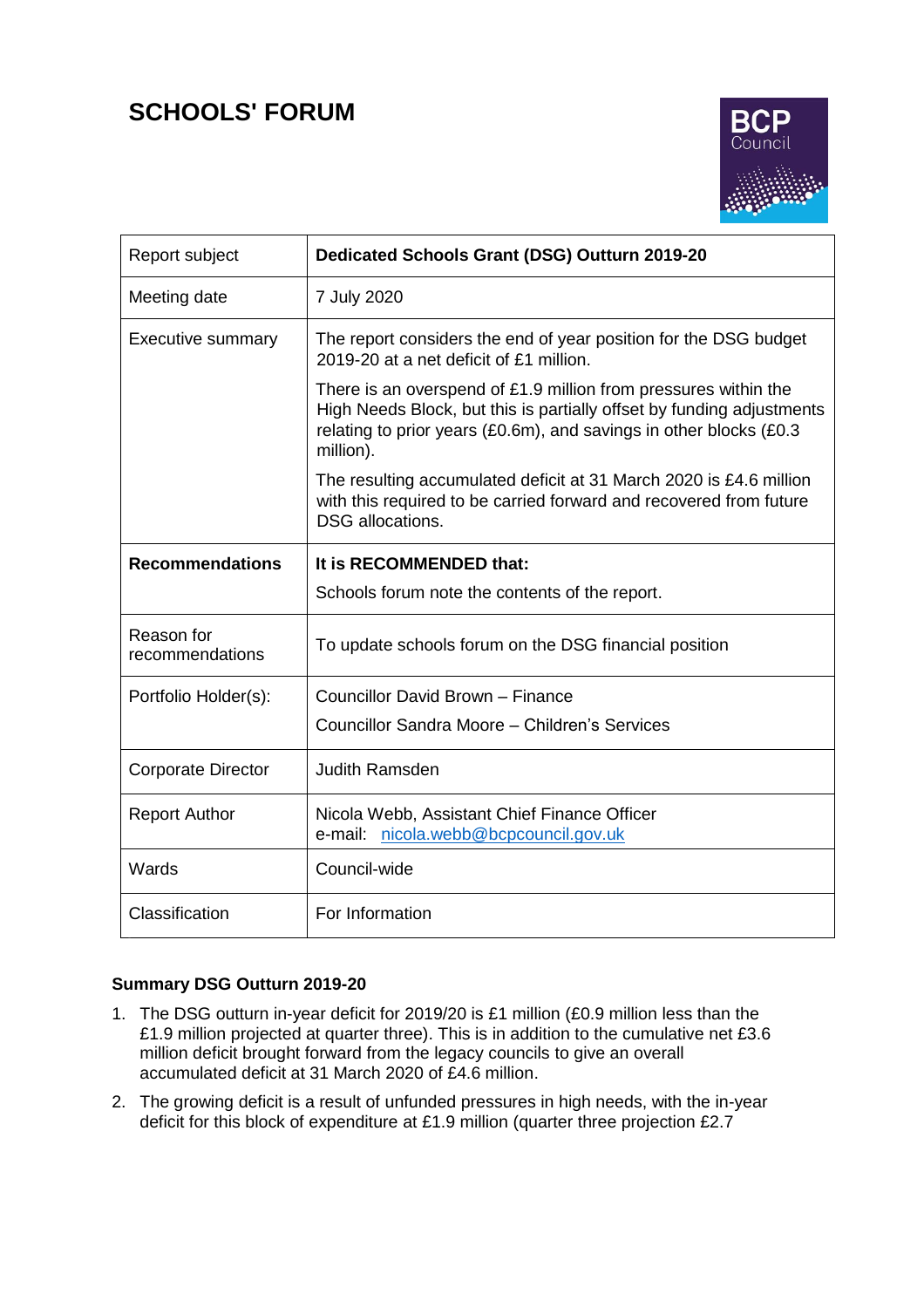million). The deficit is due to a growing caseload of pupils with special educational needs and those requiring alternative provision due to permanent exclusion as well as fee increases from independent special schools.

- 3. The high needs budget annual deficit was partially mitigated by prior year adjustments of £0.6 million and small underspend on the other three spending blocks of the DSG of £0.3 million.
- 4. A funding gap of £6 million has been identified for 2020/21, after the agreed £1 million transfer of 0.5 percent from the schools' block, with strategies being developed to recover this position in future years. This includes creating more local provision in both special and mainstream schools.
- 5. The current deficit recovery plan was shared with the DfE in April, with progress meetings at six monthly intervals planned. The DfE committed to share strategies being adopted by other councils but no new actions were identified for us from the first meeting.
- 6. The recovery plan will be updated to reflect the final outturn position for 2019-20, current progress in budget management and the timescales for opening new provision. The 2020-21 high needs position is being reviewed monthly by the council's senior management, leader of the council and cabinet member for resources.

| £000's                                                |               | Expenditure |         | Outturn<br><b>DSG</b> | Council<br>funding | Surplus/  |
|-------------------------------------------------------|---------------|-------------|---------|-----------------------|--------------------|-----------|
|                                                       | <b>Budget</b> | Variance    | Outturn | Funding               |                    | (Deficit) |
| <b>Blocks</b>                                         |               |             |         |                       |                    |           |
| Early Years*                                          | 21,663        | (1,406)     | 20,257  | 20,289                |                    | (32)      |
| <b>Schools</b>                                        | 195,123       | (41)        | 195,082 | 195,127               |                    | (41)      |
| <b>Central Services</b>                               | 2,062         | (176)       | 1,886   | 2,062                 |                    | (176)     |
| High Needs *                                          | 43,680        | 2,250       | 45,930  | 41,581                | 2.400              | 1,949     |
| <b>Total</b>                                          | 262,528       | 627         | 263,155 | 259,055               | 2,400              | 1,700     |
| DSG prior year adjustment for legacy councils 2018/19 |               | (662)       |         |                       |                    |           |
| Net deficit for the year                              |               | 1,039       |         |                       |                    |           |
| Brought forward deficit from legacy councils          |               | 3,605       |         |                       |                    |           |
| <b>Carry forward deficit</b>                          |               | 4,644       |         |                       |                    |           |

7. The table below summarises the DSG outturn for 2019-20

#### **DSG Income 2019-20**

- 1. The final DSG at outturn is £259 million, with the council's contribution of £2.4 million applied in full as budgeted.
- 2. The early years funding projection has been updated since the January report based on the estimated early years January 2020 census. The funding is projected to be lower than budget by £1.4 million with expenditure also lower on a similar scale, to give only a small surplus of £32,000 overall for this block for the year as shown in the table above.
- 3. Early years funding remains estimated and will be finalised with the outcome of the January 2020 census later in the year (usually the end of July) with any difference from the estimate being accounted for in 2020/21. All funding for other blocks was finalised earlier in the year.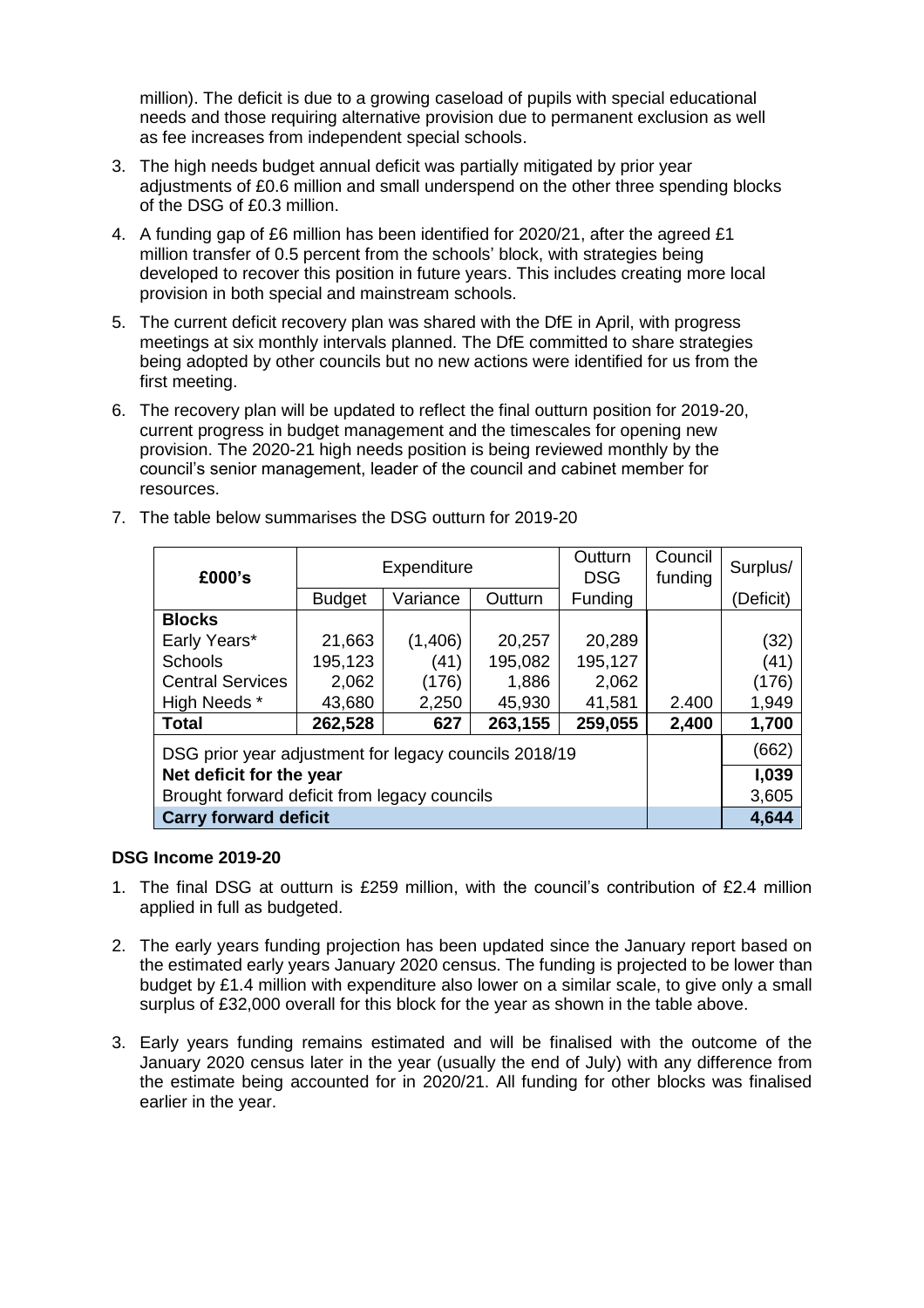#### **DSG Expenditure 2019-20**

4. An overspend of £2.2 million against the original budget for the year on the high needs block is offset by £0.3 million of additional DSG allocated in July 2019 to give a deficit for the block of £1.9m. The prior year adjustment and savings in other blocks reduce the overall deficit to £1 million. The appendix provides the detail of the budget variances

#### **Schools Block Spend**

5. The mainstream schools funding formula was paid to maintained schools and recouped by the ESFA for academies according to the formula set in January 2019. There are small savings from business rates and unallocated growth fund totalling £41,000.

#### **Central School Services Block Spend**

- 6. The funding is provided for LA duties supporting the DSG system and services for all schools – mainstream and special in both maintained and academy sectors.
- 7. The saving in school admissions is due to £130k not being allocated within the in-year fair access budget due to a change in approach.
- 8. As reported from September the charge for copyright licences from the DfE for all schools is less than budgeted as the DfE estimate included VAT which the LA can recover, giving a saving of £45k.

#### **High Needs Block**

- 9. The block is overspent due to the rise in number and cost of Education, Health and Care Plans (EHCPs). The number of plans funded was within 2% of the budgeted level for the year but the average cost across all plans was significantly higher with an actual average cost of £13,007 for top-up funding compared with the budgeted £11,578 (11% higher).
- 10. By provider type, average costs between budget and actual were very close but the proportion of pupils placed at lower cost provision (mainstream schools and colleges) was lower than budget, continuing trends of the legacy councils.
- 11. Pupils that had been budgeted to be paced in mainstream provision were instead placed in bespoke provision or independent and non-maintained special schools (INMSS) at significantly higher cost, due to lack of capacity in local special schools. This is movement further away from the national average over the course of 2019-20 and the impact can be seen in the significant overspend on these lines in the report appendix.
- 12. There is some offset from underspends on almost all other lines high needs budgets, including the sensory impaired service provided by Dorset Council, outreach services from local special schools and support for inclusion.
- 13. The underspend of £1.5 million for place funding (at £10,000 or £6,000 per place, depending on provision type) should be considered alongside the overspend of £1.6 million for top-up funding for state-funded schools (maintained and academies). Place funding recoupment by the DfE for academies relies on a council return in the autumn of the preceding year, and for NMSS the import/export adjustment to account for cross border flows uses the national January 2019 data. Pupils placed over numbers after these dates are typically funded through top up funding. The budget had allowed for this growth overall, but the expected destination of pupils had not yet been established at budget setting, especially in the light of the plans to create new provision locally.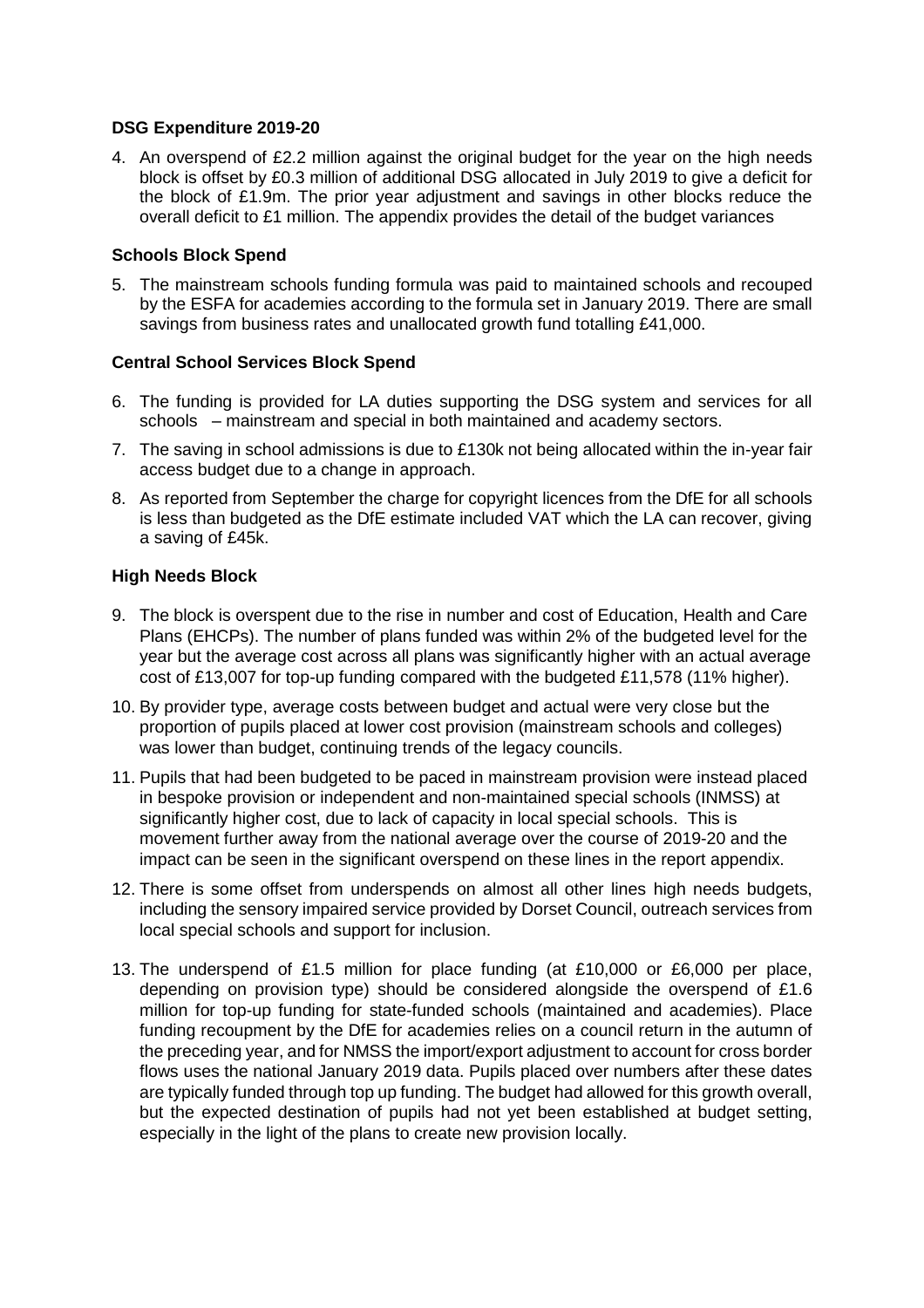#### **Financial Implications**

- 14. The DSG deficit brought forward into BCP of £3.6 million has grown by £1 million with the accumulated deficit at 31 March 2020 now £4.6 million. This deficit must be carried forward and be recovered from savings in future DSG allocations.
- 15. A sustainable financial position has not yet been achieved for 2020-21 with the deficit budgeted to grow by a further £6 million from the high needs overspend by 31 March 2021.
- 16. A deficit recovery plan has been prepared and discussed with the DfE with meetings to be held at 6 monthly intervals to monitor the progress of the plan.

## **Legal Implications**

17. It is a requirement of the Council to monitor budgets during the financial year and for schools forum to be informed of the DSG outturn.

#### **Background papers**

Previous schools' forum papers are available at the link below:

[http://ced-pri-cms-02.ced.local/ieListMeetings.aspx?CommitteeId=149&\\$LO\\$=1](http://ced-pri-cms-02.ced.local/ieListMeetings.aspx?CommitteeId=149&$LO$=1)

## **Appendix**

Presentation of detailed DSG outturn budget variances for 2019-20.